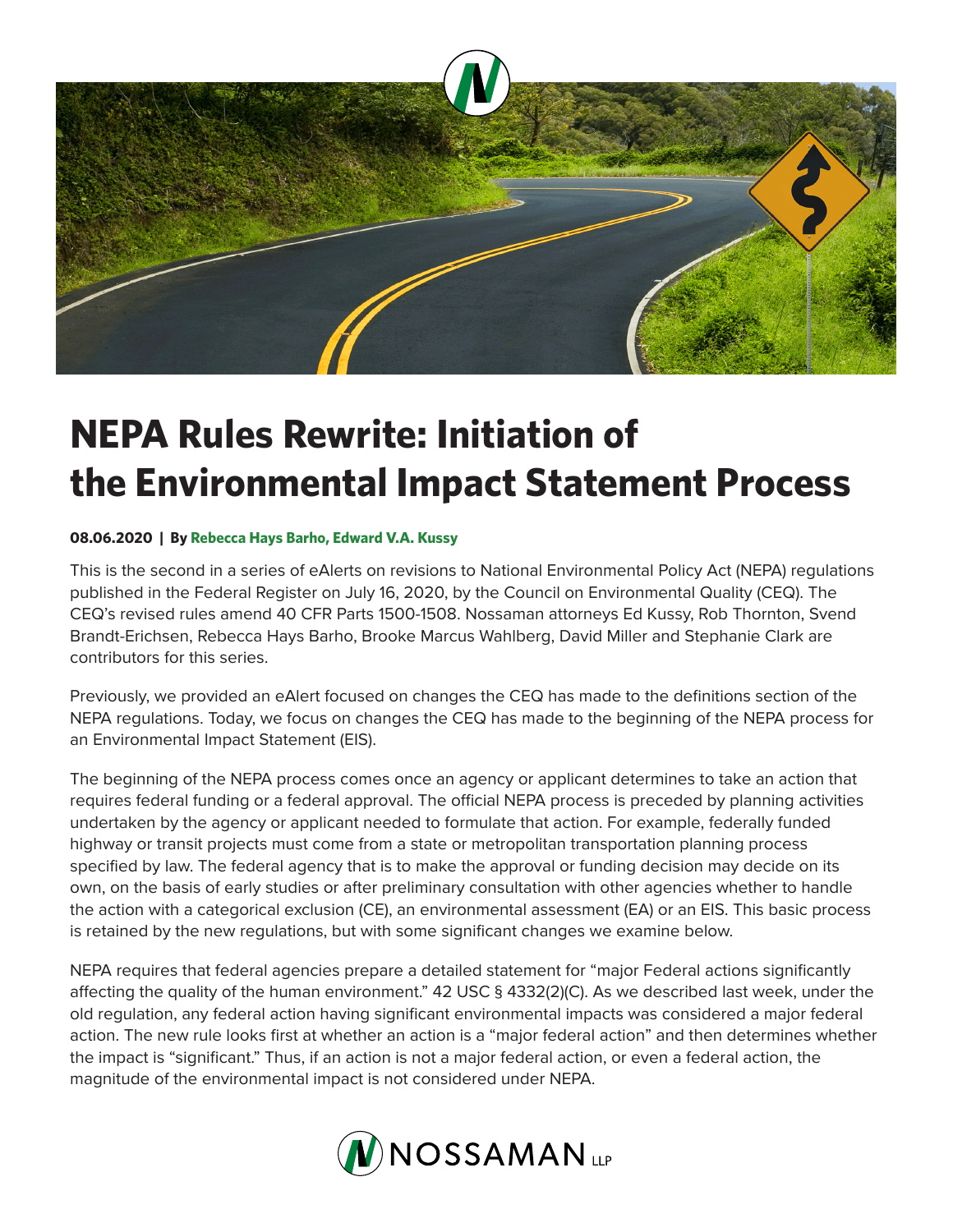#### **Pulling the Trigger on NEPA Review: Is an Action a "Federal Action" or a "Major Federal Action"?**

The term "major federal action" is now defined as "an activity or decision subject to [f]ederal control and responsibility" and specifically excludes seven categories of activities and decisions:

- Those whose effects are located entirely outside the jurisdiction of the United States;
- Those that are "non-discretionary" and made in accordance with the agency's statutory authority;
- Those that do not result in "final agency action" as that term is understood under the Administrative Procedures Act or other statute requiring finality;
- Judicial or administrative civil or criminal enforcement;
- Funding assistance limited to general revenue sharing with no federal control over subsequent use of the funds;
- Non-federal projects with "minimal" federal funding or involvement where "the agency does not exercise sufficient control and responsibility over the outcome of the project; and
- Financial assistance where the federal agency does not exercise sufficient control and responsibility over the effects of such assistance.

The new definition of "major federal action" also provides four categories of actions that tend to meet the definition. These include:

- Adoption of official policies;
- Adoption of formal plans upon which future agency actions will be based;
- Adoption of federal programs; and
- Approval of specific projects, including those approved by permit or other decision, and federally-assisted activities.

Of particular interest is the category of non-federal projects with minimal federal funding or involvement where the agency does not exercise sufficient control and responsibility over the outcome of the project to turn that project into a "major federal action." It is these types of projects–activities undertaken by nonfederal actors that seek or obtain federal permitting or funding–that often are subject to challenge by third parties on the basis that the associated NEPA review was inadequate. The preamble to the final regulations provides some context for when these types of activities should not be subject to NEPA review: there is no "practical reason for an agency to conduct a NEPA analysis" where an agency cannot "influence the outcome of its action to address the effects of the project." The CEQ notes that agencies may further define what does not constitute a major federal action for purposes of triggering NEPA.

Although many of the listed exclusions have been held exempt from NEPA by various court decisions, excluding actions with minimal federal involvement marks a departure. For example, in 2012, the transportation reauthorization legislation provided that a CE should be developed for small projects (\$30 million or less) or projects with limited federal funding (\$5 million). However, a CE is not an exemption from NEPA review and, under extraordinary circumstances, could ultimately result in an EA or EIS. Similarly, where federal authority over an action is limited, particularly where the federal action represents a small portion of a larger undertaking, the new regulations appear to contemplate that the small federal action may not be enough to trigger NEPA review. Especially as agencies use this provision to limit the kinds of actions subject to NEPA, legal challenges seem likely.

#### **NEPA Applies: Now What?**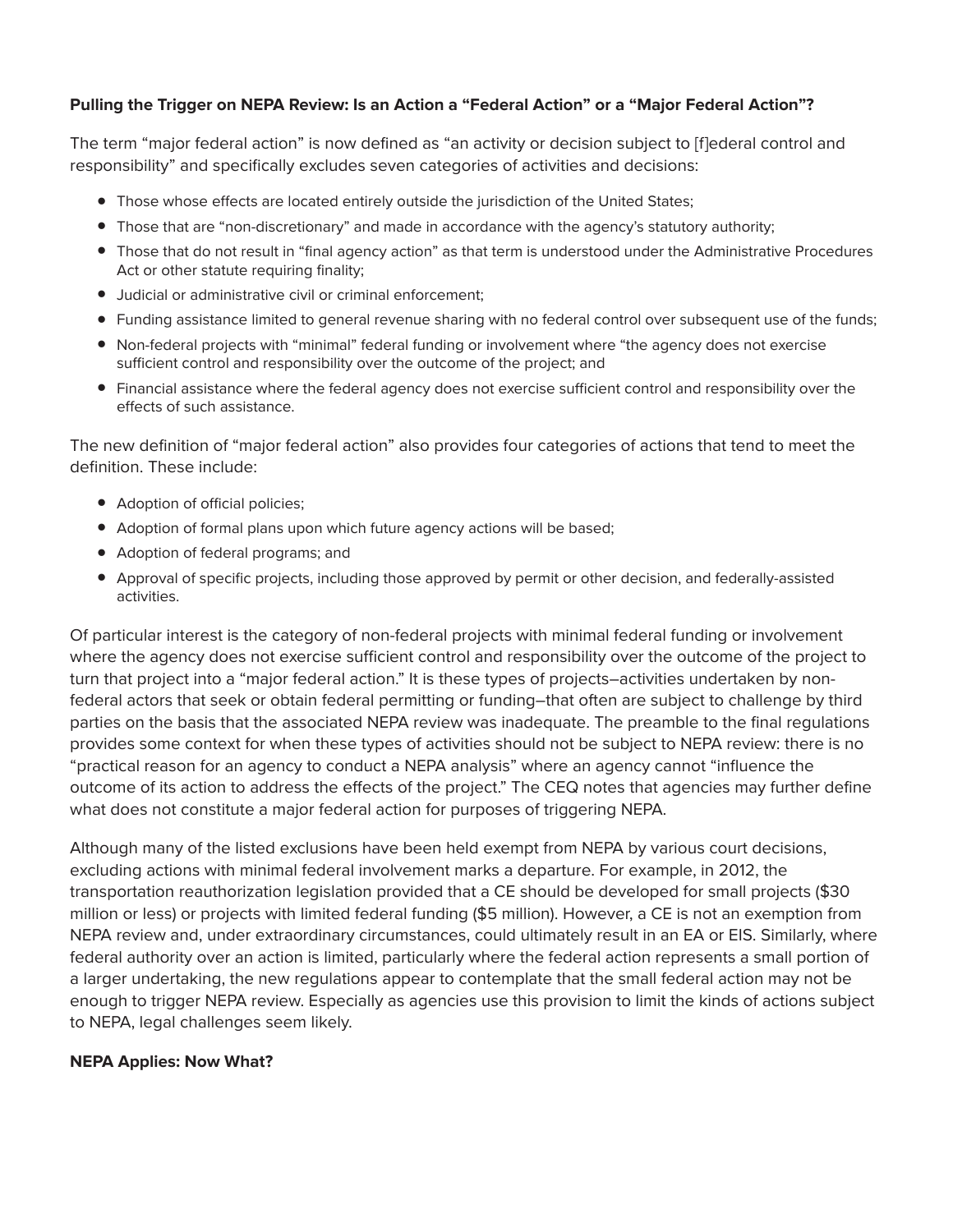Where NEPA applies, the next step is to determine what level of NEPA review is required. Largely, this determination is based on whether a given "major federal action" will "significantly impact the human environment." To assist in this determination, the CEQ has provided a test, now set forth under 40 C.F.R. § 1501.3. Specifically, the decision as to whether effects are "significant" will be viewed against the factors set forth under § 1501.3(b).

# **Procedures for Preparing an EIS**

# Scoping

The new regulations make two important changes to the scoping process. Scoping is the early coordination with state and local agencies and the public that helps identify the project purpose and need, the range of alternatives and the issues that will have to be addressed in the EIS.

The old regulations specifically required that the scoping process begin after the "notice of intent" (NOI) to prepare an EIS. The NOI was to include a description of the proposed action and possible alternatives and the scoping process, including possible meetings. Thus, this presupposes that a good deal of project planning preceded the start of the scoping process. The new regulations deal with this by expressly allowing the scoping process to begin before the issuance of the NOI and requiring its issuance only after there is a determination that the proposal is sufficiently developed to allow meaningful public comment and that an EIS is required. At that point, the NOI requires more detailed information than previously necessary, including the purpose and need, a preliminary description of alternatives, expected impacts, anticipated permits, a schedule for decision-making, a description of the scoping process to be used and a request for comments.

We think that the revisions to the scoping process make sense and more closely reflect what actually occurs. In some ways, the revised scoping process mirrors the process applicable to transportation projects, which requires the identification of and comment on the proposed purpose and need of the project and the range of alternatives before publication of the draft EIS. The new scoping process also fits better with the "planning and environment linkage" (PEL) efforts of the Federal Highway and Federal Transit Administration. This initiative more closely aligns the NEPA and transportation planning processes and encourages grantees to make greater and more explicit use of transportation planning "products" (or studies and analyses) in the NEPA process.

The effect of the scoping process, however, takes on a new form under the revised regulations. The new regulations now explicitly tie the scoping process to the exhaustion of administrative remedies. The newlyspecific exhaustion requirement is different, not in that it exists, but in that it is spelled out in greater detail by the new regulations. A forthcoming piece in this series will discuss the likely impacts of this change in terms of litigation and other collateral effects of the CEQ changes. For the purposes of the beginning of the NEPA process, it is significant that the exhaustion requirement is spelled out in such detail because it emphasizes the need for commenters to submit detailed and specific comments in a complete and timely fashion starting at the very beginning of the NEPA review process.

# **Early Integration of the NEPA Process**

One interesting change the new regulations make to the beginning of the EIS process (and to NEPA review generally) is seemingly small–replacing a "shall" to a "should". (40 CFR § 1501.2). The previous CEQ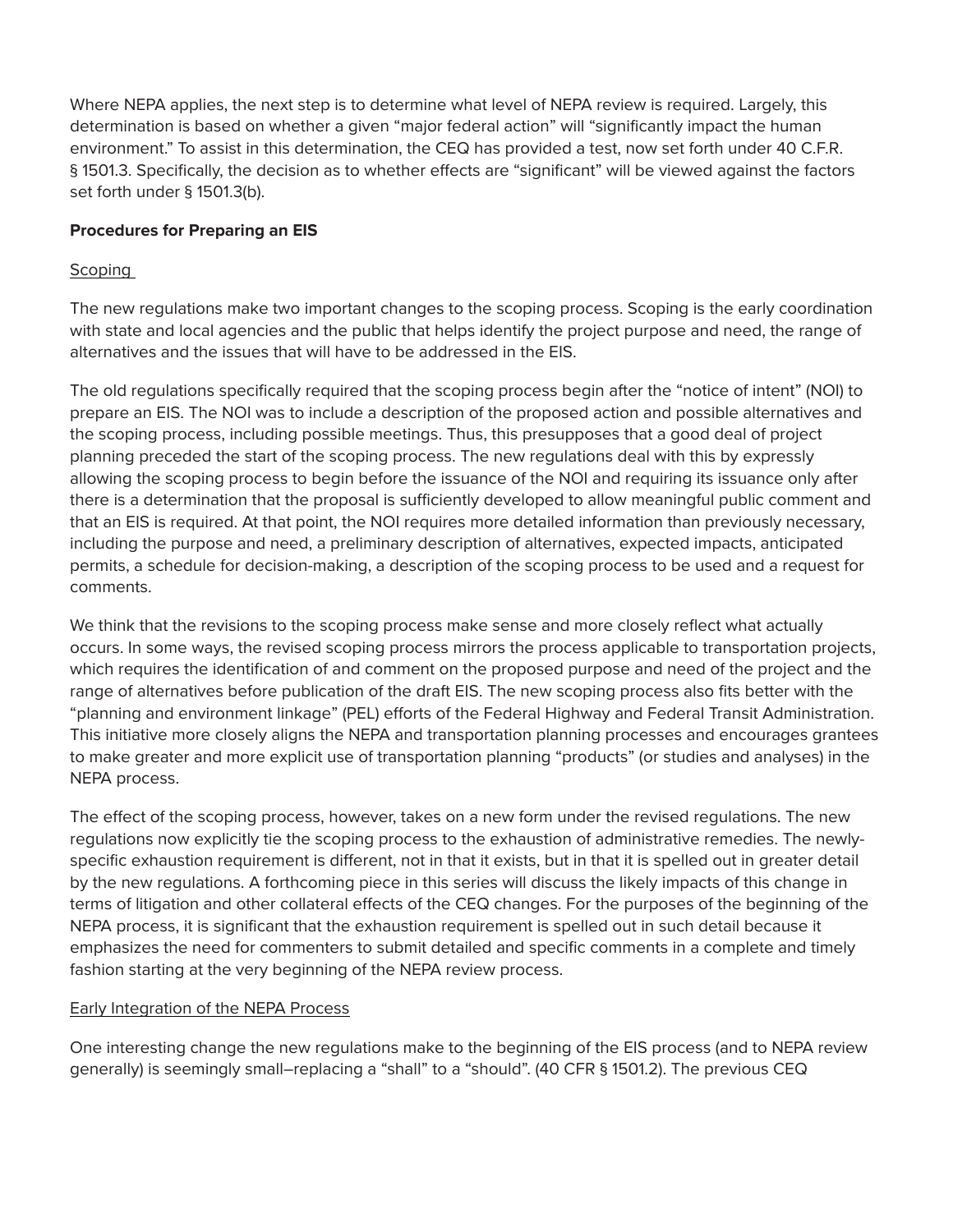regulations explained that "[a]gencies *shall* integrate the NEPA process with other planning at the earliest possible time…" (emphasis added). This language was often quoted in NEPA litigation by project opponents, who would argue that the lead agency failed to begin the NEPA process when it should have.

As revised, the NEPA regulations now explain that "[a]gencies *should* integrate the NEPA process with other planning and authorization processes at the earliest reasonable time…" (emphasis added). In essence, where federal agencies previously were unequivocally directed to integrate NEPA into the decision-making process at the earliest possible time, agencies now have been told that it is advisable, but not required, to do so. Instead, such early integration should occur when it is reasonable, but not necessarily at the "earliest possible" time. As a practical matter, the vast majority of agencies are likely to continue engaging in the NEPA process early in the decision-making process; however, this specific change may provide a more limited basis for potential challengers to argue that a lead agency failed to integrate the NEPA process as early as it should have.

# Cooperating Agencies

The revised regulations expand upon the duties of cooperating agencies and clarify that a lead agency is to involve them at the earliest practicable (as opposed to possible) time. This generally reflects existing practice and underlines the intent of various NEPA regulatory revisions aimed at streamlining the NEPA process where multiple agency approvals are required. However, as with the prior regulations, this attempt to streamline approvals by multiple agencies retains the ability for a cooperating agency to assert that other program commitments prevent its involvement or involvement to the degree requested by the lead agency.

It is important to note that the involvement of cooperating agencies is critical for the successful achievement of the One Federal Decision initiative of Executive Order 13807. This is especially the case because of the more flexible adoption rules of the new regulations allowing a cooperating agency to adopt the completed EIS and simply issue its own Record of Decision (ROD).

# Time Limits for Completion of an EIS

Finally, and as we will discuss in greater detail in future eAlerts, the revised regulations require that a ROD be signed no later than two years after the issuance of the NOI. This time limit may be extended at the discretion of the "Senior Agency Official" responsible for overseeing the NEPA process of the agency.

# **Final Thoughts**

The new regulations improve the scoping process and make the commenting requirement more rigorous. Although not required, the new rules encourage agencies to integrate planning and NEPA processes, especially in light of the changes made to the scoping process and the timing of the NOI. The more rational adoption rules enhance the benefit cooperating agencies have from participating in the lead agency's NEPA process. The balance of the changes to the NEPA process reflect the intent of the CEQ to streamline NEPA review generally, including the EIS process. While the attempts to streamline the process may appear significant to the uninitiated, it is important to view these changes in context. For example, some of the revisions to the threshold determination as to whether NEPA applies remove specific considerations in favor of broad ones, seemingly with the intent to give agencies more discretion in their consideration of what does or does not warrant NEPA review or what does or does not warrant an EIS level of review. This lack of specificity could equally lend itself to ambiguity in a decision to either prepare or not prepare an EIS, and